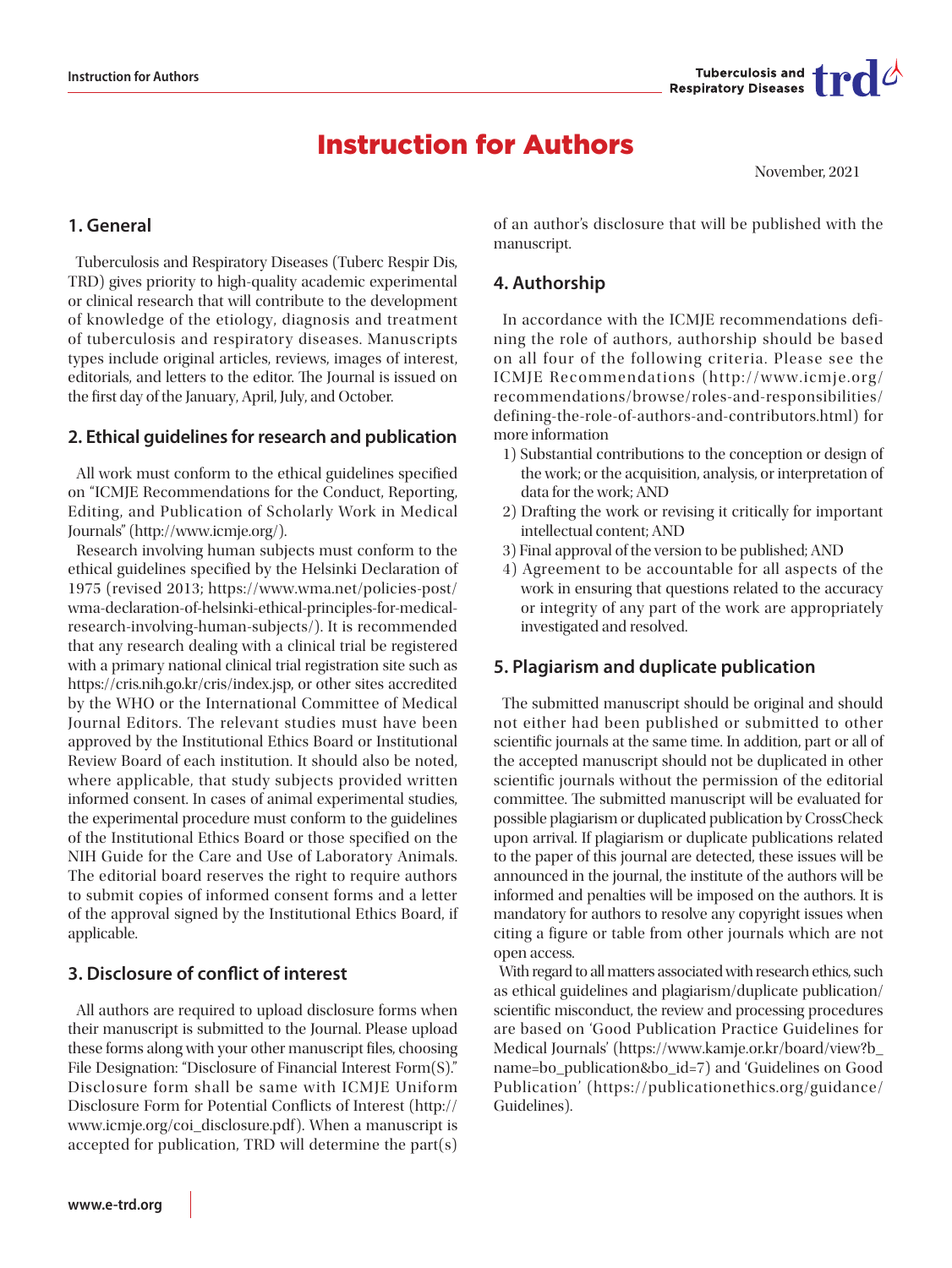

# **6. Data sharing statement**

 For clinical trials, authors are required to provide a Data Sharing Statement if data will be shared or not. The Data Sharing Statement form can be downloaded in TRD homepage. The authors are required to fill in a Data Sharing Statement form. Data Sharing Statement should be submitted along with the manuscript. Authors will be asked how the data will be available and if there will be any restrictions on the use. Authors also have the option to explain why data may not be shared. The Data Sharing Statement will be published online alongside the article.

# **7. Submission of manuscripts**

 All manuscripts must be submitted at the TRD e-submission website, http://mc04.manuscriptcentral.com/trd. Only manuscripts submitted through the web site will be considered for review.

## **8. Review process**

 The Editor-in-Chief and an Associate Editor generally review the submitted manuscripts. Then the selected manuscripts are reviewed by single-blinded peer review. Upon completion of the review, notification of acceptance or rejection will be sent to the corresponding author by e-mail. If a revised version is requested, it should be returned no later than 90 days after notification. A delayed revised article will be treated as a new manuscript.

## **9. Manuscript preparation**

 All materials must be written in clear, appropriate English. The manuscript must be written in 12-point font with double-line spacing and at least 2.5-cm margins on A4 size paper using Microsoft Word.

 All pages should be numbered consecutively starting with the title page as page 1. Line numbers (i.e., 1, 2, 3, etc.) should be displayed in the left-hand margin of the manuscript file. Line numbering can be added from the File/Page Setup menu of word processing programs and should be continuous throughout the manuscript file. Do not restart numbering from each page.

#### **A. Original Articles**

 The total length should not exceed 5,000 words (excluding the abstract, references, and table/figure legends). The total number of tables and figures should be fewer than 10.

 Manuscripts should begin with the title page followed by an Abstract and Keywords, Introduction, Materials and Methods, Results, Discussion, Conflicts of Interest, Acknowledgements, References (up to 40 references), Tables and/or Figures.

 Acronyms should be avoided where possible. Where a complex or cumbersome term or phrase is repeatedly used, however, it should be abbreviated, preferably using standard abbreviations. The abbreviation should be appear in parentheses following the first use of the term or phrase and can then be used in the remainder of the text.

 Human names, regional names and other proper nouns should be used in their original form. Arabic numerals should be used. Laboratory measurements should be expressed in SI (Standard International) units. A single space is usually required between the numeral and the unit; no space is inserted for % and °C.

#### ■ Title page

 The title page should contain the following information: (1) title (less than 150 characters, including spaces); (2) author list (first name, middle name, and last name); (3) name of the institutions at which the work was performed; (4) name, address, telephone, fax number, and e-mail address of the corresponding author; and (5) running title (less than 50 characters, including spaces).

**■** Author Contributions

 What authors have done for the study should be described in this title page. To qualify for authorship, all contributors must meet at least one of the seven core contributions by CRediT (conceptualization, methodology, software, validation, formal analysis, investigation, data curation), as well as at least one of the writing contributions (original draft preparation, review and editing). Authors may also satisfy the other remaining contributions; however, these alone will not qualify them for authorship.

 Contributions will be published with the final article, and they should accurately reflect contributions to the work. The submitting author is responsible for completing this information at submission, and it is expected that all authors will have reviewed, discussed, and agreed to their individual contributions ahead of this time.

• Examples of authors' contributions are as followings: Conceptualization: Hong GD (for Gil Dong Hong) Methodology: Kim Y, Kim GD (for Younghee Kim and Gil-Dong Kim) Formal analysis: Kim CS (for Chul-Soo Kim) Data curation: ... Software: ... Validation: ... Investigation: ... Writing - original draft preparation: ... Writing - review and editing: ... Approval of final manuscript: all authors.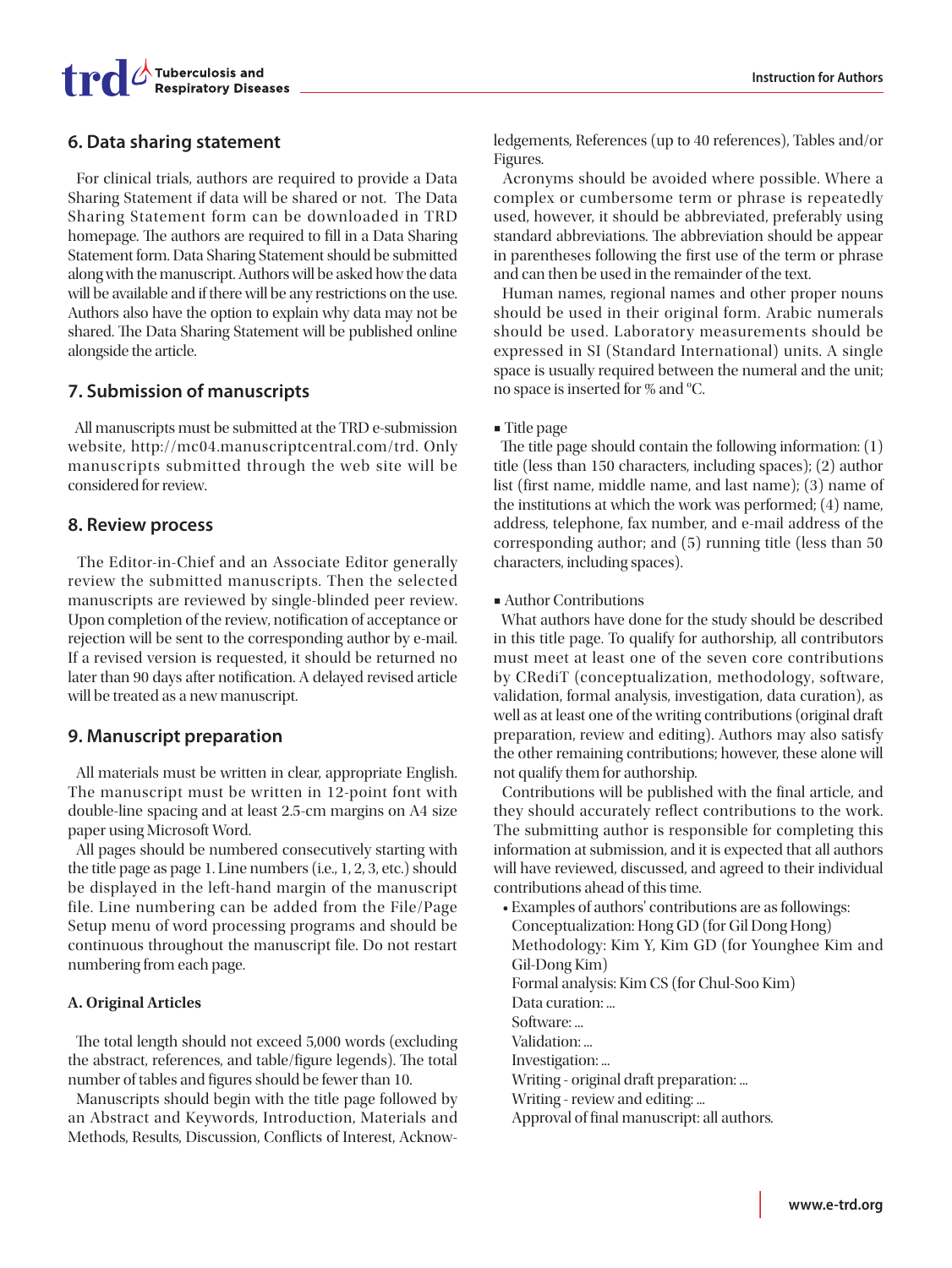#### **■** Abstract and Keywords

 A structured abstract of up to 250 words should be provided, containing categories such as Background, Methods, Results, and Conclusion. The objectives, observations, and main results should be provided.

 Three to ten keywords, reflecting the contents of the manuscript, should be included. The first character of each word should be in upper case.

#### **■** Introduction

 Relevant background information should be briefly set out and the objectives of the study should be clearly and concisely stated.

#### **■** Materials and Methods

 This section should be detailed, and should be presented in a structured format, including study plan, materials and methods used. Statistical methods used for data analysis should be provided. In the case of clinical trials, authentication and approval from the Institutional Review Board should be specified.

 For equipment and reagents, the manufacturer, city and country should be provided in parentheses.

 Ensure correct use of the terms sex (when reporting biological factors) and gender (identity, psychosocial or cultural factors), and, unless inappropriate, report the sex and/or gender of study participants, the sex of animals or cells, and describe the methods used to determine sex and gender. If the study was done involving an exclusive population, for example in only one sex, authors should justify why, except in obvious cases (e.g., prostate cancer). Authors should define how they determined race or ethnicity and justify their relevance.

#### **■** Results

 A detailed description of the study results should be arranged in a logical manner. In the case of experimental studies, the bulk of the data should be presented in figures and tables. The contents of figures and tables should not be repeated in the main text. However, the main findings should be presented in the main text, with emphasis on the important trends, statistical significance and key points.

#### **■** Discussion

 The significance and implications of novel and important findings should be clearly and concisely presented, without unnecessary duplication of results. Based on this argument, plausible hypotheses could be proposed if warranted. Conclusions should refer to the study objectives.

#### **■** Conflicts of Interest

 Any potential conflicts of interest must be disclosed in this section. If there are no potential financial conflicts of interest,

the following statement should be added: "No potential conflict of interest relevant to this article was reported."

#### **■** Acknowledgements

 Co-workers and others who contributed significantly to the current study, but were not co-authors, should be mentioned in the acknowledgements.

#### **■** Funding

 If there is any funding resource, please describe it and its role. If not applicable, also denote that.

#### ■ References

 References should be ordered according to order of appearance in the text, using Vancouver style. Journal abbreviations should follow Index Medicus. Unpublished data should preferably not be cited. Where this is unavoidable, however, the source should be placed in parentheses in the main text and such expressions as "personal opinion exchange" or "unpublished data" should be used.

- The citation superscript style is as follows:
- Lee<sup>1</sup> is --.  $-$ <sup>2,3-5</sup>. -- does<sup>1,2</sup>,
- Style for reference list:

#### **1) Journal citations**

Drazen JM, Israel E, Boushey HA, Chinchilli VM, Fahy JV, Fish JE, et al. Comparison of regularly scheduled with as-needed use of albuterol in mild asthma. N Engl J Med 1996;335:841-7.

Alam N, Oskam E, Stassen PM, Exter PV, van de Ven PM, Haak HR, et al. Prehospital antibiotics in the ambulance for sepsis: a multicentre, open label, randomised trial. Lancet Respir Med 2017 Nov 28 [Epub]. https://doi. org/10.1016/S2213-2600(17)30469-1.

All co-authors should be listed unless there are more than seven authors, in which case the first six are listed, followed by "et al.".

#### **2) Whole books**

The Korean Academy of Tuberculosis and Respiratory Diseases. Respiratory diseases. 1st ed. Seoul: Koon Ja Publishing, Inc.; 2004.

Light RW. Pleural diseases. 5th ed. Philadelphia: Lippincott Williams & Wilkins; 2007.

#### **3) Book chapters**

Ryu SH. Pulmonary vascular diseases. In: Han YC, editor. Clinical pulmonology. Seoul: Ilchokak; 1990. p. 252-8. McFadden ER Jr. Chapter 236. Asthma. In: Kasper DL, Braunwald E, Fauci AS, Hauser SL, Longo DL, Jameson JL, editors. Harrison's principles of internal medicine. 16th ed. New York: McGraw-Hill Co. Inc.; 2005. p. 1508-16.

#### **4) Electronic references**

World Health Organization. Global tuberculosis report 2015. WHO/HTM/TB/2015.22 [Internet]. Geneva: World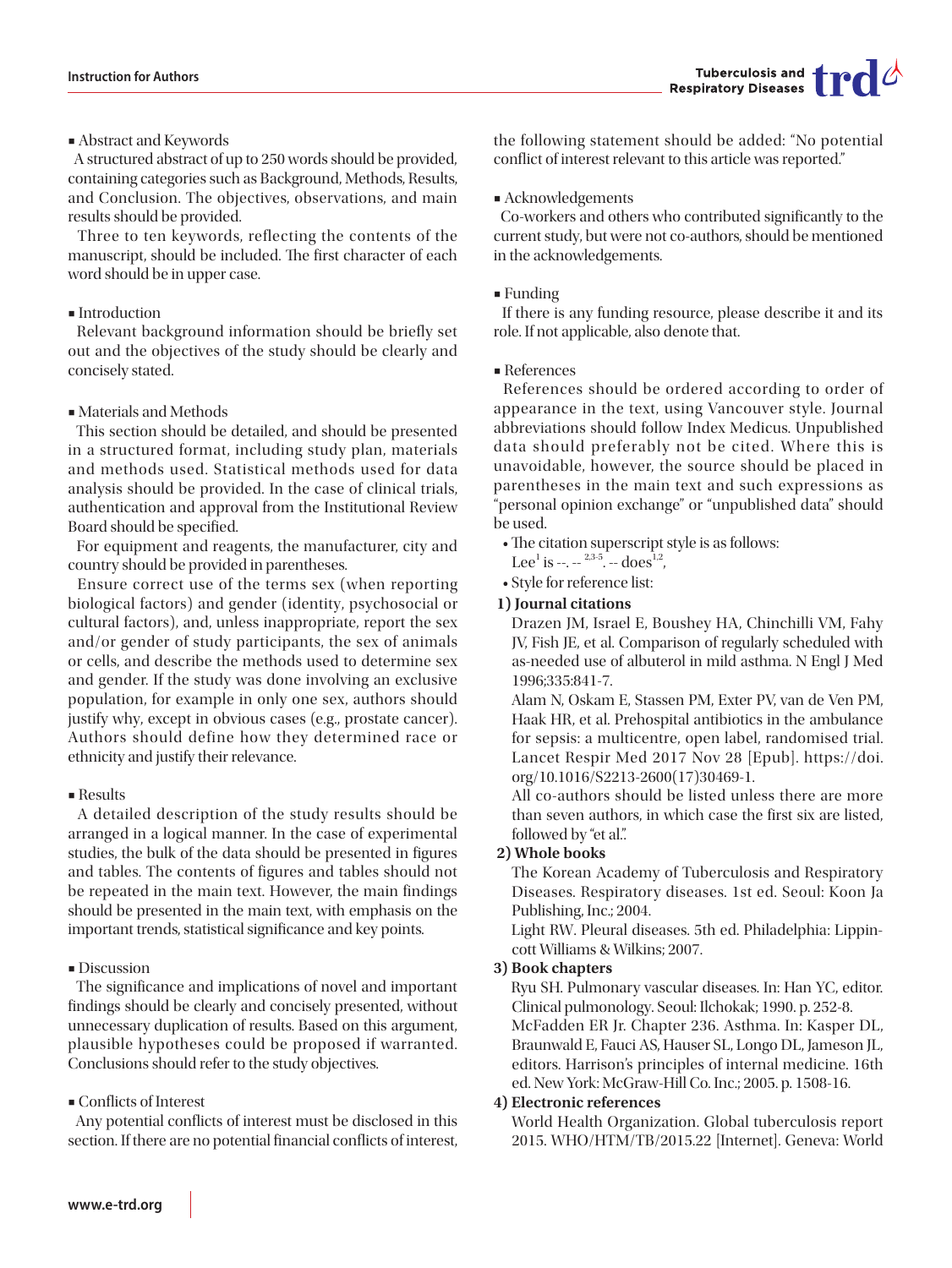Health Organization; 2015 [cited 2015 Oct 30]. Available from: http://www.who.int/tb/publications/global\_report/ en.

**5)** Other types of literature should be formatted are based on 'Citing Medicine: The NLM Style Guide for Authors, Editors, and Publishers'.

#### **■** Tables

 Tables should be concise. Use horizontal lines only. Number tables in the order in which they are mentioned in the main text, and refer to them in the text as follows:

--- is represented (Table 1). Table 2 represents ---

 Place the title above the table, using sentence case. Below each table, provide a key to abbreviations and additional explanations if needed. Table footnotes should use these symbols: \*, †, ‡, §, ||, ¶, \*\*, † †, and ‡ ‡.

BAL: bronchoalveolar lavage; ICU: intensive care unit;

NS: not significant.

\*p<0.001.  $\frac{1}{1}$ p<0.05.

 Tables and legends should provide enough detail that the study data can be understood without reference to the main text.

#### **■** Figures

 Figures include graphs, line drawings and photographs. All figures in JPG (JPEG) or TIF (TIFF) format should be submitted separately from the main manuscript. Images should be clear, with resolution exceeding 300 dpi. Each figure should be accompanied by a number. It should be possible for readers to understand the figures without reference to the text. Number the figures in the order in which they are mentioned in the main text, and refer to them in the text as follows:

--- is shown (Figure 1). Figure 2 shows ---

 If any images were not generated by the authors, this should be stated and the source provided.

 The magnification ratios should not be written for the photos taken via light microscopy. However, the magnification ratios and the names of the special staining methods, and the magnification ratios of the photomicrographs of electron microscopy should be briefly noted.

#### **B. Review Articles**

 Review articles are generally prepared in the same format as original articles, but the details of manuscript format may be flexible according to the contents. They are organized as follows: Title page, Abstract and Keywords, Introduction, Body text, Conclusion, Conflict of Interests, Acknowledgments, References, Tables, and Figure legends. There should be an unstructured abstract equal to or less than 250 words. The length of the text excluding references, tables, and figures should not exceed 5,000 words, with up to 100 references.

 A Review article should be invited by the Editor of TRD. Uninvited review may not be approved for the submission. Please contact the editorial office if you plan to submit an uninvited review. (It will be applied from January 2022.)

#### **C. Images of Interest**

 Original, high-quality images are considered for publication (subject to editing and abridgment). There should be no more than two figures and five authors and they should not exceed 300 words in total, with up to 10 references. An abstract is not required.

#### **D. Editorials**

 Editorials are invited by the Editor-in-Chief and should be commentaries on original articles published in the same issue of the Journal. Editorials should not exceed 1,000 words (excluding references, tables, and figures) and contain no more than 15 references. An abstract is not required.

#### **E. Letters to the Editor**

 Letter to the Editor can be published through review and approval by the editors when its scientific quality is acceptable and space in the TRD is available. A Letter to the Editor should be concise and no longer than 1,000 words. It should have a title, distinct from the title of the referenced article, an unstructured main content, and a list of references which should be no more than 10. Only one table or figure would be accepted. An abstract is not required.

# **10. Article Processing Charge**

 The charge for publication is 3,500 KRW per page for Review Article, Original Articles, and Images of Interest. Editorials, Letters to the Editor/Author Replies, and Invited Review Articles are not subject to article processing charges.

 A charge of 10,000 KRW per color figure will apply. And authors will be charged an additional fee for color prints or reprints. The charge is 138,000 KRW for a single page in color print and 276,000 KRW for two or more pages in color print. Offprints may be purchased if ordered at the proof stage. The offprint charge is 300 KRW per offprint, 5,000 KRW for domestic shipping, and 70,000 KRW for overseas shipping.

 Article processing charge is waived for foreign authors but color pages are charged to the authors.

- Review Article, Original Articles, and Images of Interest: 3,500 KRW per page
- Color figures: 10,000 KRW per color figure
- Color prints: 138,000 KRW (a single page in color print), 276,000 KRW (two or more pages)